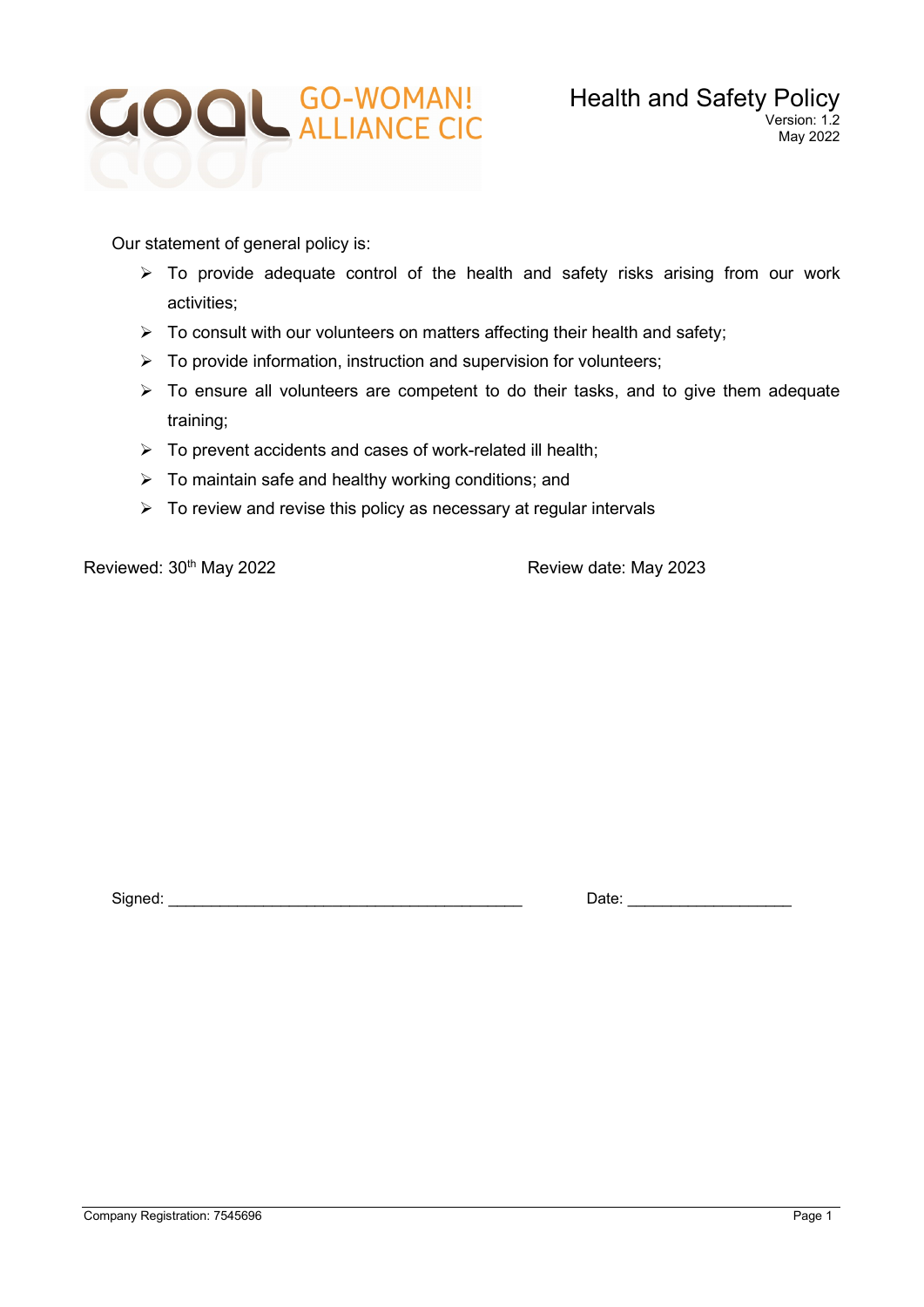# **Responsibilities**

- 1. Overall and final responsibility for health and safety is that of Yasmin Akhtar and the day-today responsibility for ensuring this policy is put into practice is delegated to Yasmin Akhtar.
- 2. All volunteers have to:
	- $\triangleright$  Co-operate with supervisors and trainers on health and safety matters;
	- $\triangleright$  Not interfere with anything provided to safeguard their health and safety;
	- $\triangleright$  Take reasonable care of their own health and safety; and
	- $\triangleright$  Report all health and safety concerns to an appropriate person (as detailed in this policy statement).

### Health and safety risks arising from our work activities

- $\triangleright$  Risk assessments will be undertaken by Yasmin Akhtar
- $\triangleright$  The findings of the risk assessments will be reported to the Yasmin Akhtar
- $\triangleright$  Action required to remove / control risks will be approved by the Yasmin Akhtar
- $\triangleright$  Yasmin Akhtar will be responsible for ensuring that the required action is implemented
- $\triangleright$  Assessments will be reviewed during each training session
- $\triangleright$  Use of equipment will be explained to all volunteers at the start of the programme (including, adjustable screen on the laptop and safe distance between screen and laptop)
- $\triangleright$  Laptop's / PC's will not be used for more than three hours at any given time and regular breaks will take place
- $\triangleright$  Proper care will be enforced for ladies who are pregnant or suffering from any other health issues

### Accidents, first aid and work-related ill health

- $\triangleright$  The first aid box is kept in the kitchen.
- $\triangleright$  All accidents and cases of work-related ill health are to be recorded in the accident book. The book is kept in the main training room.
- $\triangleright$  Project staff is responsible for reporting accidents to the enforcing authority.

### Emergency procedures - fire and evacuation

 $\triangleright$  Project staff will ensure that escape routes are checked during the initial site evaluation.